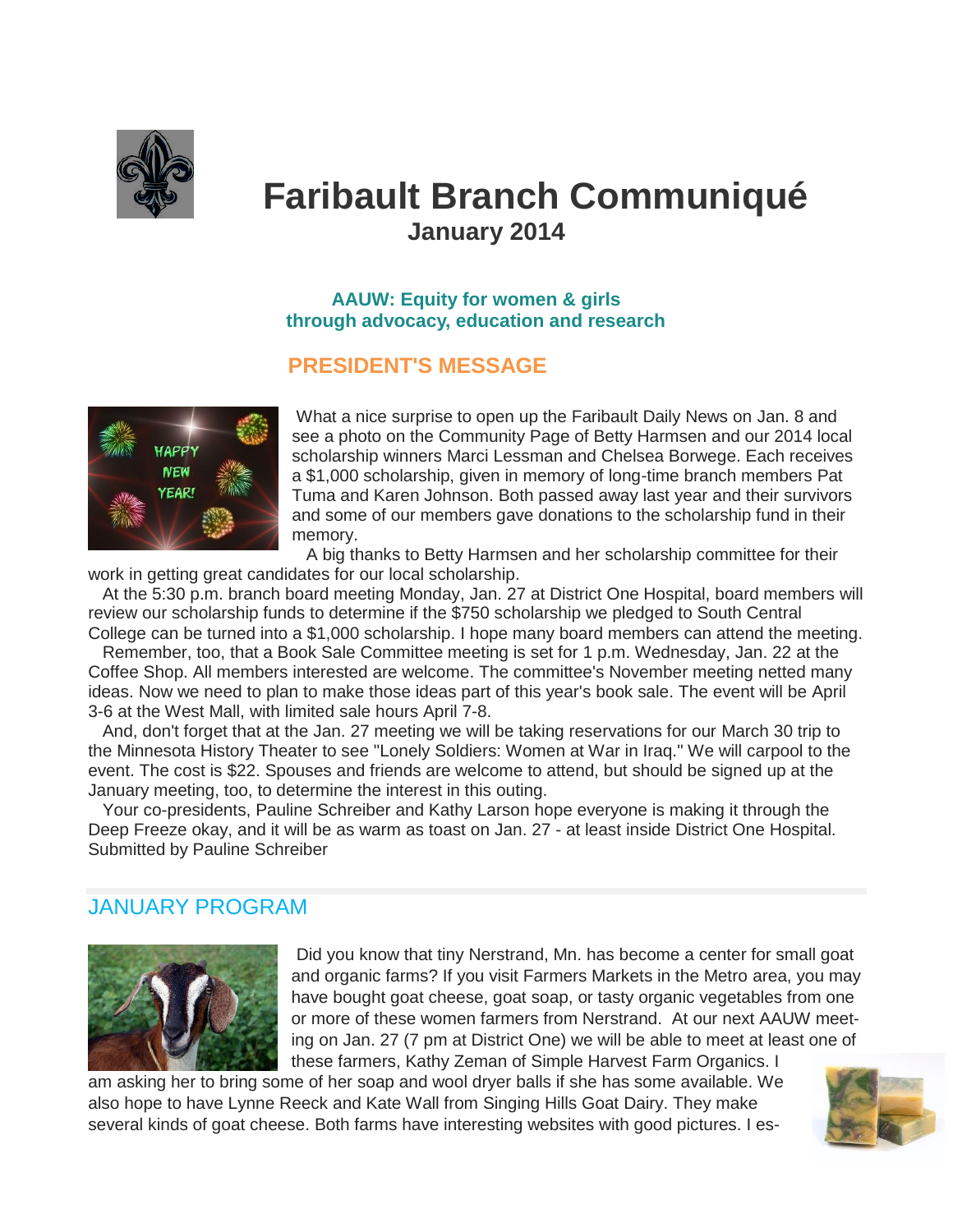pecially liked the ones of the little goats. Submitted by Diane Hagen

**Next meeting Regular: January 27**, 7:00 pm, District One Hospital Classrooms

 Business meeting; 6:30 pm Board meeting: 5:30 pm Dinner begins at 5:30 pm in the Hospital Cafeteria **Refreshments:** provided by Gloria Carter and Carol Quail Sign up for History Theater; cost = \$22.00

# **SECRETARY'S REPORT**



#### **FARIBAULT AAUW BRANCH MEETING DECEMBER 16, 2013**

The December meeting was held at the Cathedral of Our Merciful Saviour's Cloister, following our 6:00 p.m. Christmas potluck of hors d'oeuvres. The meeting was called to order by President, Pauline Schreiber.

The book sale committee met in November, and will meet again at 1:00, January 22, 2014, at The Coffee Shop. Gloria Olson will order book bags to be sold at the sale. Emily Nesvold will remind us of the committee meeting in the next Communique'.

Betty Harmsen gave us an update on our \$1,000 scholarship. We received 15 - 20 applications. The committee narrowed the selection down to two finalists, but were unable to choose between the two. Betty asked if we could possibly give two \$1,000 scholarships. Julie Olson, treasurer, gave us a financial update. Pat Rice made a motion that we give two \$1,000 scholarships; Emily Nesvold seconded the motion. The motion carried. The two winners are Marcie Lessman and Chelsea Borwege.

Discussion was held as to whether or not we could raise the South Central College Scholarship from \$750 up to \$1,000 , which has been requested by the college. Barb Dubbels spoke in favor of increasing the scholarship since our purpose is not to have money, but rather to donate it to scholarships and other worthwhile projects. It was decided to delay a decision. Ruth Hildebrandt stated that awards are usually made in April, so a decision would have to be made relatively soon in order that the increase could go into effect this year. The board will meet in January and make a recommendation to the membership at large.

Pauline Schreiber reminded us of donation opportunities to give to the Community Cafe and to our "Buck-It" fund tonight.

The meeting was adjourned.

Program: Christmas party with a special visit from Santa Clause. A special birthday presentation to Mae Bottke, by Santa Clause, Mary Sanborn, Kathy Larson, Pat Rice, Pauline Schreiber and the membership. There was a silent auction to raise money for the legal advocacy and educational fund at the state and national levels.

Submitted by: Gloria Carter, secretary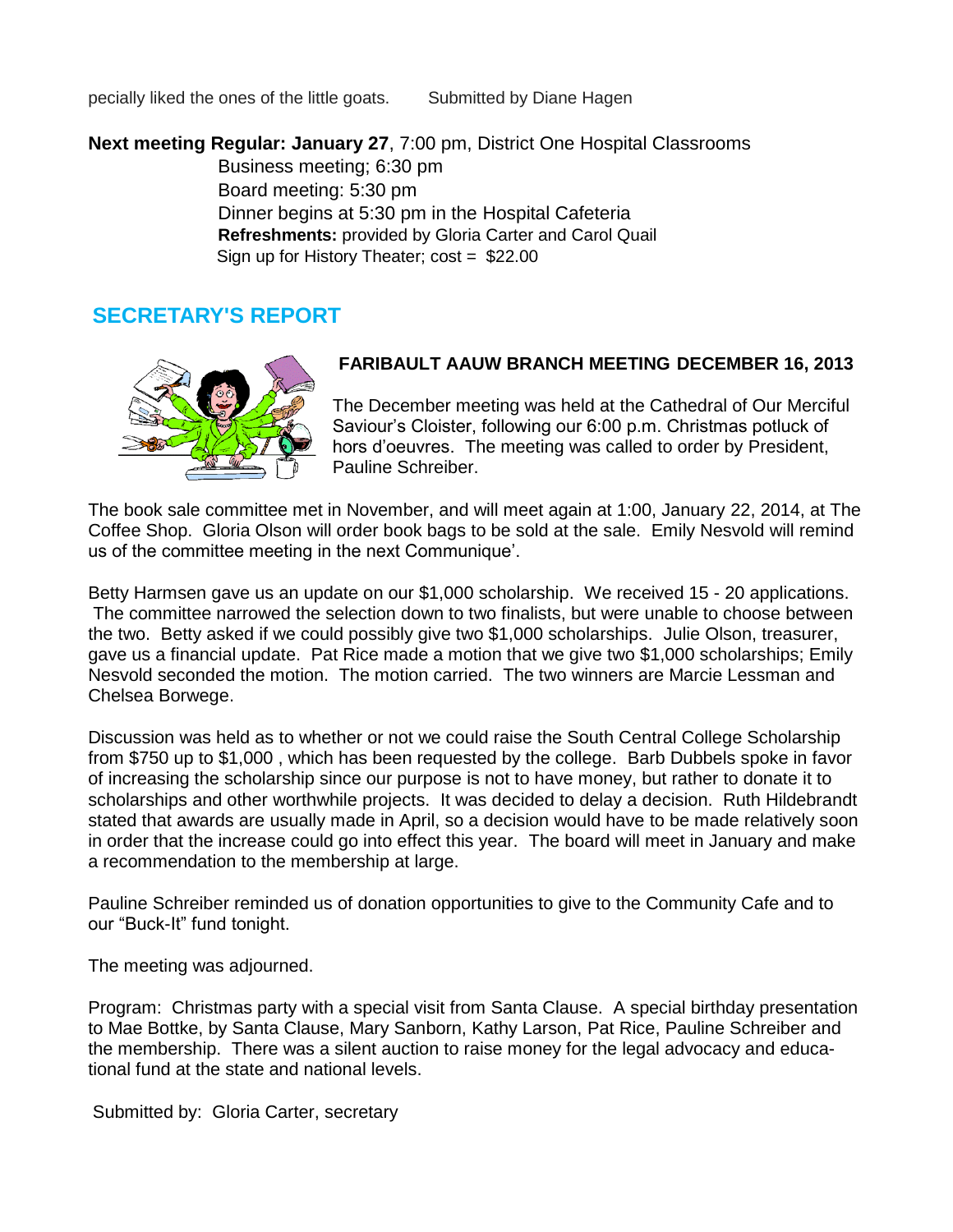

# **TREASURER'S REPORT**

This would have been a good year to go south NOW! Oh well. Here are some numbers for you. Our LAF contributions/sales at the Christmas party totaled \$223. Good work. Other donations were \$73, not including money given to the Cathedral Cafe. We have sent in the LAF funds and also paid \$2,000 for two scholarships. And we still have money left: \$151.48 in checking and \$4,496.05 in savings. Happy New Year! Julie Olson, Treasurer

\* \* \* \* \* \* \* \* \* \*

#### **MEMBERSHIP**

Membership Dues

If you have not yet paid your dues for the year, you may give a check to Mary Lilquist or Pat Fuchs at our September meeting.

Annual Membership Dues \$68 Dues for Life Members \$19

Thank you! Mary and Pat

\* \* \* \* \* \* \* \* \* \* \* \*



#### **BOOK CLUB NEWS**

AAUW book group met on December 17 for a lively discussion of Malcom Gladwell's *The Outliers*. Everyone agreed it was great "food for thought" while several skeptics questioned the research. We also enjoyed Christmas goodies and shared Christmas memories.

The January meeting will be at Perkins Restaurant on January 21. Come at 6:00 for supper or 6:30 for discussion/dessert. Til then, snuggle in with a classic: *Great Expectations* by Dickens. Submitted by Gloria Olson

# **Scholarships**



We have awarded our two scholarships in memory of Pat Tuma and Karen Johnson. They are \$1,000.00 each and the recipients are Chelsea Borwege and Marci Lessman. Here is the article that went in the Daily News along with their pictures.

*Betty Harmsen, representing the Faribault American Association of University Women, is presenting two \$1,000.00 scholarships to Chelsea Borwege and Marci Lessman. Borwege is attending Bemidji State majoring in Clinical Laboratory Sci-*

*ence and Biology. Lessman attends Iowa State and is majoring in Medical Illustration. Both recipients are graduates of Faribault Senior High and the scholarships are in memory of two long time AAUW*  members, Pat Tuma and Karen Johnson. Submitted by Betty Harmsen